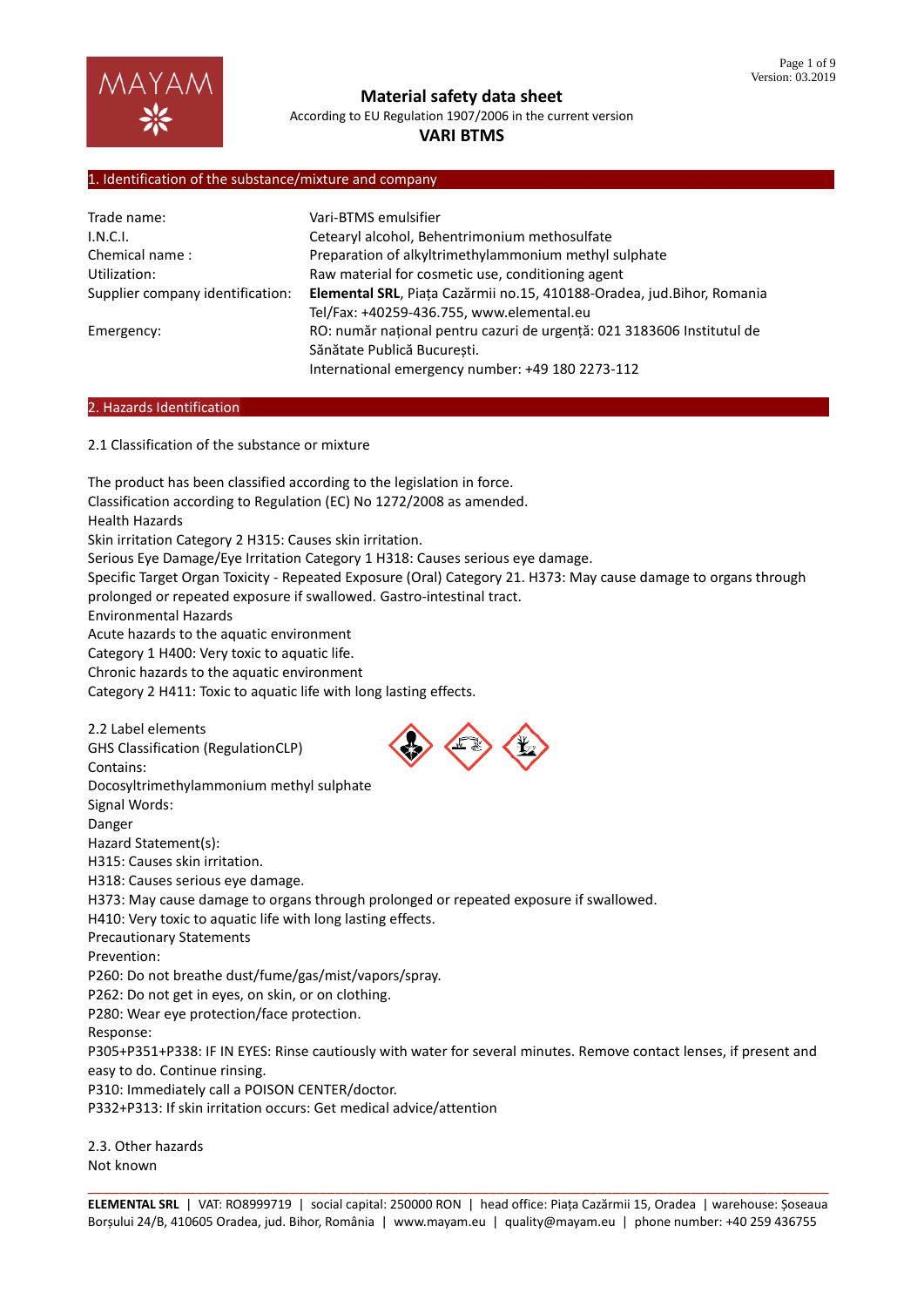

**Material safety data sheet** According to EU Regulation 1907/2006 in the current version **VARI BTMS**

# 3. Declaration of ingredients

3.1. Substances

Not concerned

3.2. Mixtures

| Material                                    | C.A.S      | EC No.    | <b>REACH Registration No.</b> | %           |
|---------------------------------------------|------------|-----------|-------------------------------|-------------|
| Docosyltrimethylammonium<br>methyl sulphate | 81646-13-1 | 279-791-1 | 01-2119949051-44              | >=25 - <30% |

Classification: Skin Irrit.: 2: H315; Eye Dam.: 1: H318; STOT RE: 2: H373; Aquatic Acute: 1: H400; Aquatic Chronic: 2: H411.

#### 4. First aid measures………………………………………………………………………………………………………………………………………………………

4.1 Description of first aid measures

Inhalation:

Ensure supply of fresh air. In the event of symptoms take medical treatment.

Skin Contact:

In case of contact with skin wash off immediately with plenty of water Consult a doctor if skin irritation persists. Eye contact:

In case of contact with eyes rinse thoroughly with plenty of water and seek medical advice Ingestion:

Thoroughly clean the mouth with water Do not induce vomiting. Call for medical advice immediately; show this safety data sheet

4.2 Most important symptoms and effects, both acute and delayed:

No information is on file to date regarding acute and/or delayed post-exposure symptoms and effects.

4.3 Indication of any immediate medical attention and special treatment needed

Hazards: No data available.

Treatment: Treat symptomatically.

#### 5. Fire fighting measures

General Fire Hazards:

Cool endangered containers with water spray jet. Fire residues and contaminated firefighting water must be disposed of in accordance with the local regulations. Collect contaminated firefighting water separately, must not be discharged into the drains.

5.1 Extinguishing media

Suitable extinguishing media: foam, carbon dioxide, dry powder, water spray.

Unsuitable extinguishing media: Full water jet

5.2 Special hazards arising from the substance or mixture: In the event of fire the following can be released: - carbon dioxide, carbon monoxide - Sulphur oxides - Nitrogen oxides (NOx) Under certain fire conditions, traces of other toxic products may occur.

5.3 Advice for firefighters

Special fire fighting procedures: Keep away from sources of ignition - no smoking. Take action to prevent static discharges. Special protective equipment for fire-fighters: Do not inhale explosion and/or combustion gases Use selfcontained breathing apparatus and wear protective suit.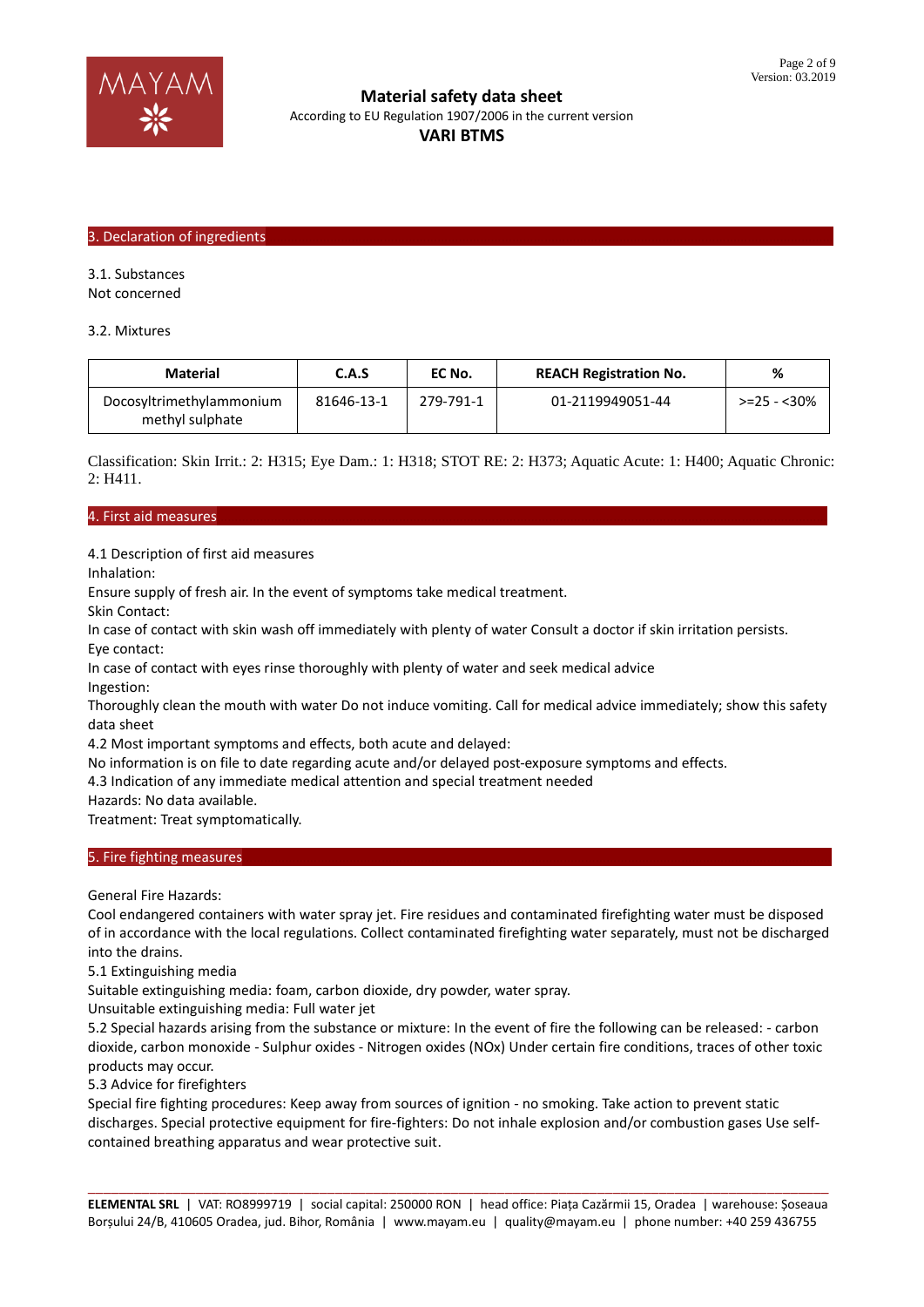

According to EU Regulation 1907/2006 in the current version

## **VARI BTMS**

#### 6. Accidental release measures

6.1 Personal precautions, protective equipment and emergency procedures:

Use personal protective equipment. Keep away from sources of ignition - no smoking. High risk of slipping due to leakage/spillage of product. Ensure adequate ventilation.

6.1.1 For non-emergency personnel: No data available

6.1.2 For emergency responders: No data available.

6.2 Environmental Precautions: Do not allow to enter drains or waterways Do not discharge into the subsoil/soil.

6.3 Methods and material for containment and cleaning up: Pick up mechanically Dispose of absorbed material in accordance with the regulations.

6.4 Reference to other sections: For further information on exposure monitoring and disposal see sections 8 and 13.

#### 7. Handling and storage

7.1 Precautions for safe handling:

Avoid contact with skin and eyes. Do not inhale vapours or dust Handle and open container with care. Provide good ventilation of working area (local exhaust ventilation if necessary). Provide good ventilation when handling large quantities. Avoid raising dust.

7.2 Conditions for safe storage, including any incompatibilities:

Keep container tightly closed, cool and dry

7.3 Specific end use(s):

No further recommendations

## 8. Exposure controls / personal protection

8.1 Control parameters Occupational Exposure Limits: None of the components have assigned exposure limits DNEL-Values: Docosyltrimethylammonium methyl sulphate Workers Inhalation Long-term systemic effects; 0.6 mg/m3 Workers Dermal Long-term systemic effects; 3 mg/kg bw/day General population Inhalation / Dermal / Oral Long-term systemic effects No hazard identified PNEC-Values: Docosyltrimethylammonium methyl sulphate fresh water 13 μg/l marine water 1.3 μg/l intermittent release 14 μg/l sewage treatment plant (STP) 0.43 mg/l freshwater sediment 1.25 mg/kg sediment d.w. marine sediments 0.125 mg/kg sediment d.w. soil 1 mg/kg (dry weight) 8.2 Exposure controls Appropriate Engineering Controls: No data available. Individual protection measures, such as personal protective equipment Eye/face protection: Safety goggles Hand Protection: Additional Information: gloves made of chloroprene (CR, e.g. Neoprene)

Skin and Body Protection: light protective clothing

Respiratory Protection: in case of formation of vapours/dusts: Short term: filter apparatus, Filter P2 Hygiene measures: Keep away from foodstuffs and beverages. Wash hands before breaks and immediately after handling the product. Remove soiled or soaked clothing immediately. Do not eat, drink or smoke when working.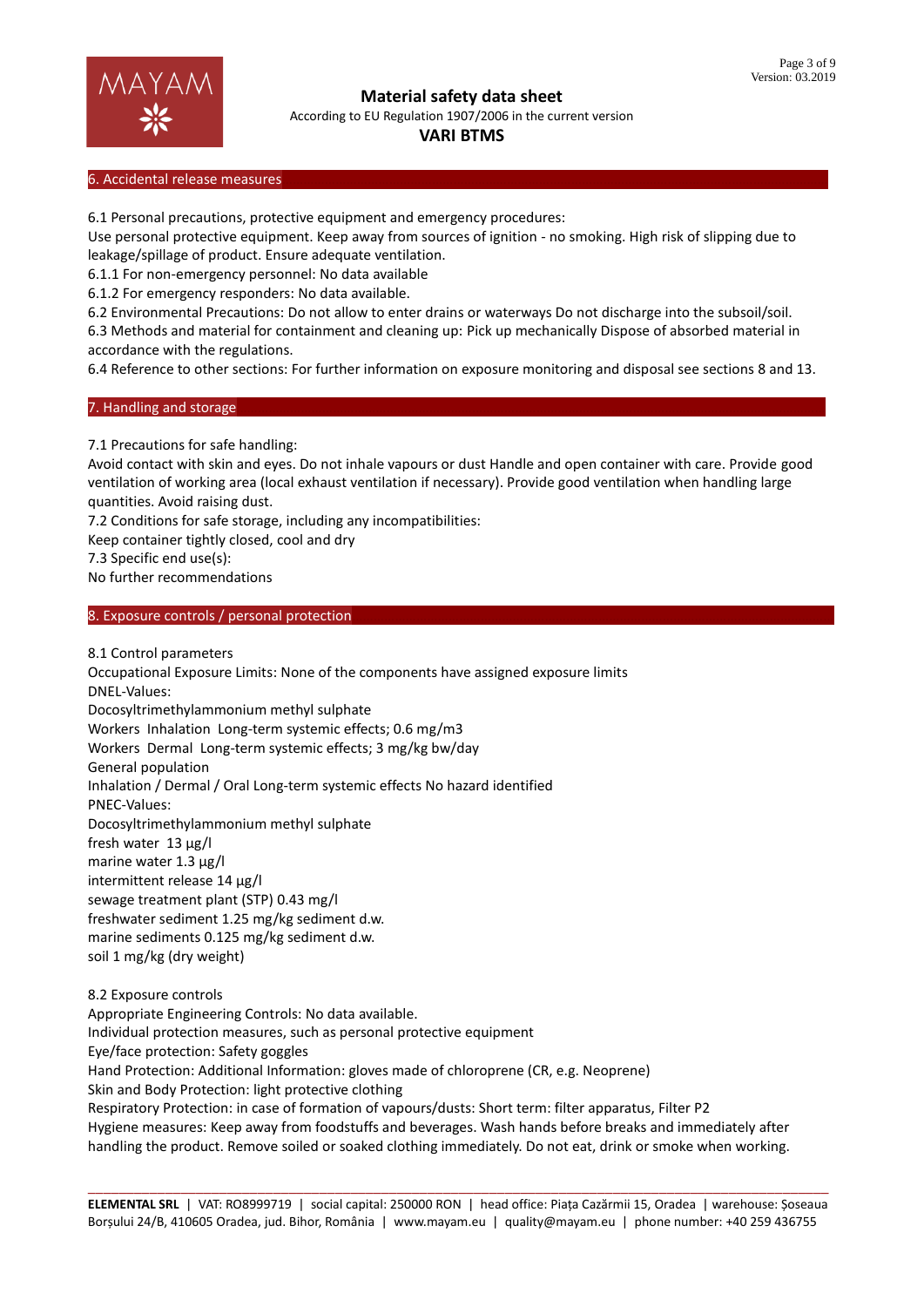

According to EU Regulation 1907/2006 in the current version

# **VARI BTMS**

Environmental Controls: The environmental regulations on the control and monitoring of environmental exposures are to be observed

#### 9. Physical and chemical properties

9.1 Information on basic physical and chemical properties Appearance Physical state: solid Form: Pellets Color: white to slightly yellow Odor: slight, typical Odor Threshold: not measured pH: no data available Melting Point: not measured Boiling Point: not measured Flash Point: > 93 °C Evaporation Rate: No data available. Flammability (solid, gas): no data available Flammability Limit - Upper (%): not measured Flammability Limit - Lower (%): not measured Vapor pressure: 0.01 hPa (30 °C) Vapor density (air=1): No data available. Density: approx. 0.87 g/cm3 Relative density: No data available. Solubility(ies) Solubility in Water: Insoluble Solubility (other): not measured Partition coefficient (n-octanol/water): not measured Self Ignition Temperature: not measured Decomposition Temperature: not measured Kinematic viscosity:No data available. Dynamic viscosity: Not applicable 9.2 Other information Explosive properties: not measured Oxidizing properties: not measured Minimum ignition temperature: not measured Metal Corrosion: not measured

## 10. Stability and reactivity

10.1 Reactivity: see section "Possibility of hazardous reactions"

10.2 Chemical Stability: The product is stable under normal conditions.

10.3 Possibility of hazardous reactions: Reactions with strong oxidizing agents.

10.4 Conditions to avoid: Avoid contact with strong oxidants.

10.5 Incompatible Materials: Unknown

10.6 Hazardous Decomposition Products: None with proper storage and handling.

11. Toxicological information

Information on likely routes of exposure

Inhalation: If handled correctly, not a relevant route of exposure. Information on effects are given below. Skin Contact: Relevant route of exposure. Information on effects are given below. Eye contact: Relevant route of exposure. Information on effects are given below. Ingestion: If handled correctly, not a relevant route of exposure. Information on effects are given below.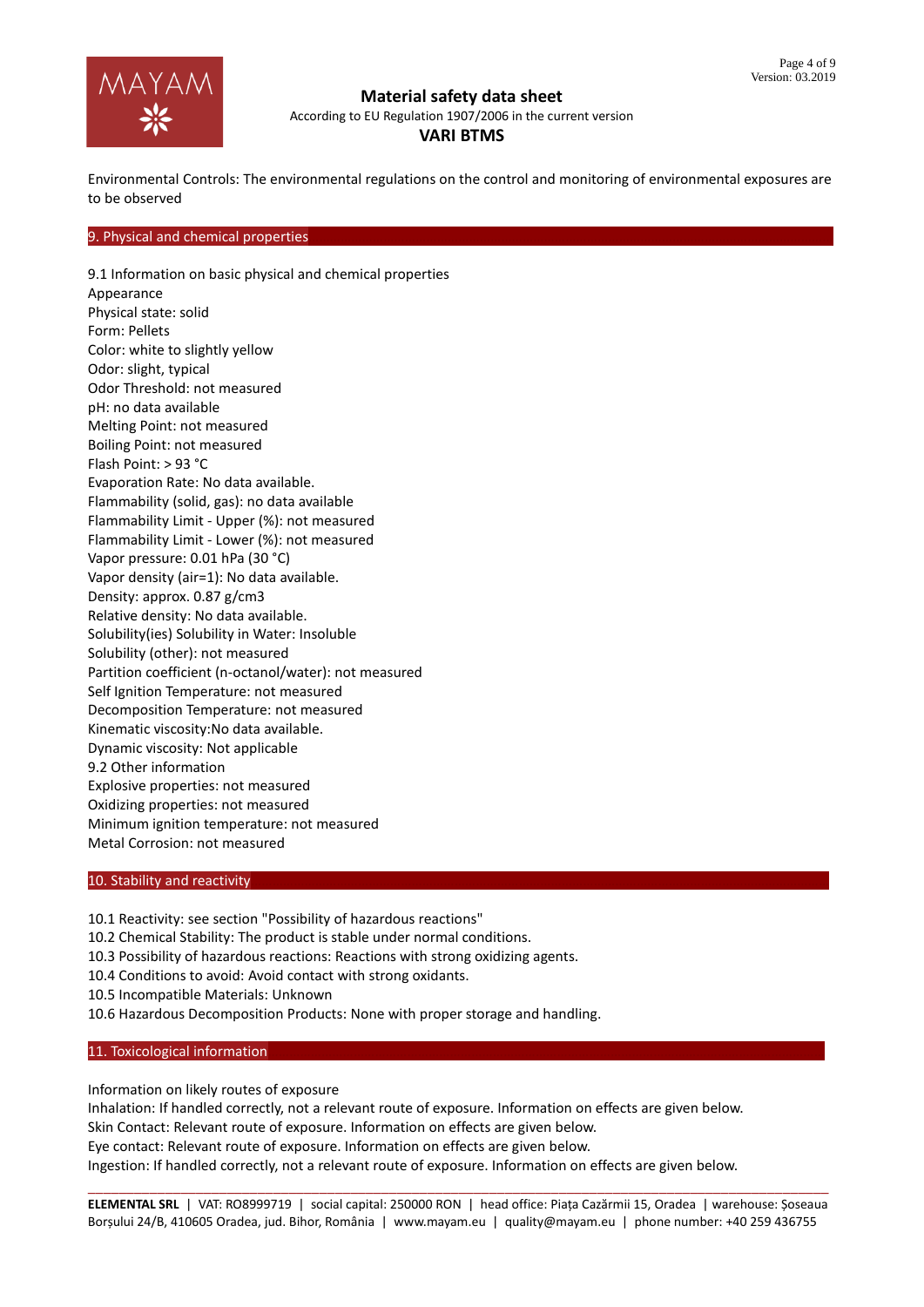

According to EU Regulation 1907/2006 in the current version

**VARI BTMS**

11.1 Information on toxicological effects Acute toxicity Oral Product: no data available Components: Docosyltrimethylammonium methyl sulphate LD 50 (Rat): 3,190 mg/kg Dermal Product: no data available Components: Docosyltrimethylammonium methyl sulphate LD 50 (Rabbit): > 2,000 mg/kg Inhalation Product: no data available Components: Docosyltrimethylammonium methyl sulphate No data available Repeated dose toxicity Product: No data available. Components: Docosyltrimethylammonium methyl sulphate NOAEL (Rat(male and female), oral: gavage, daily): 10 mg/kg No observed adverse effect level (Rat(male and female), oral: gavage, daily) Skin Corrosion/Irritation: Product: No data available. Components: Docosyltrimethylammonium methyl sulphate OECD 404 (Rabbit, 4 h): Irritating. Own test result. Serious Eye Damage/Eye Irritation: Product: No data available. Components: Docosyltrimethylammonium methyl sulphate Risk of serious damage to eyes. OECD 405 (Rabbit): Risk of serious damage to eyes. Own test result. Respiratory or Skin Sensitization: Product: no data available Components: Docosyltrimethylammonium methyl sulphate Maximization Test (GPMT), OECD 406 (Guinea Pig): not sensitizing Own test result. Germ Cell Mutagenicity In vitro Product: No data available. Components: Docosyltrimethylammonium methyl sulphate Ames test (OECD 471): negative The data are derived from the evaluations or test results achieved with similar products (conclusion by analogy). gene mutation test (OECD 476): negative The data are derived from the evaluations or test results achieved with similar products (conclusion by analogy). Cytogenetic Test (chromosome aberration) (OECD 487): negative The data are derived from the evaluations or test results achieved with similar products (conclusion by analogy). In vivo Product: No data available. Components: Docosyltrimethylammonium methyl sulphate No data available. Carcinogenicity Product: No data available. Components: Docosyltrimethylammonium methyl sulphate No data available. Reproductive toxicity Product: No data available. Components: Docosyltrimethylammonium methyl sulphate No data available. Specific Target Organ Toxicity - Single Exposure Product: no data available Components: Docosyltrimethylammonium methyl sulphate No data available. Specific Target Organ Toxicity - Repeated Exposure Product: no data available Components: Docosyltrimethylammonium methyl sulphate Oral: Gastro-intestinal tract. - May cause damage to organs through prolonged or repeated exposure. Aspiration Hazard Product: Not classified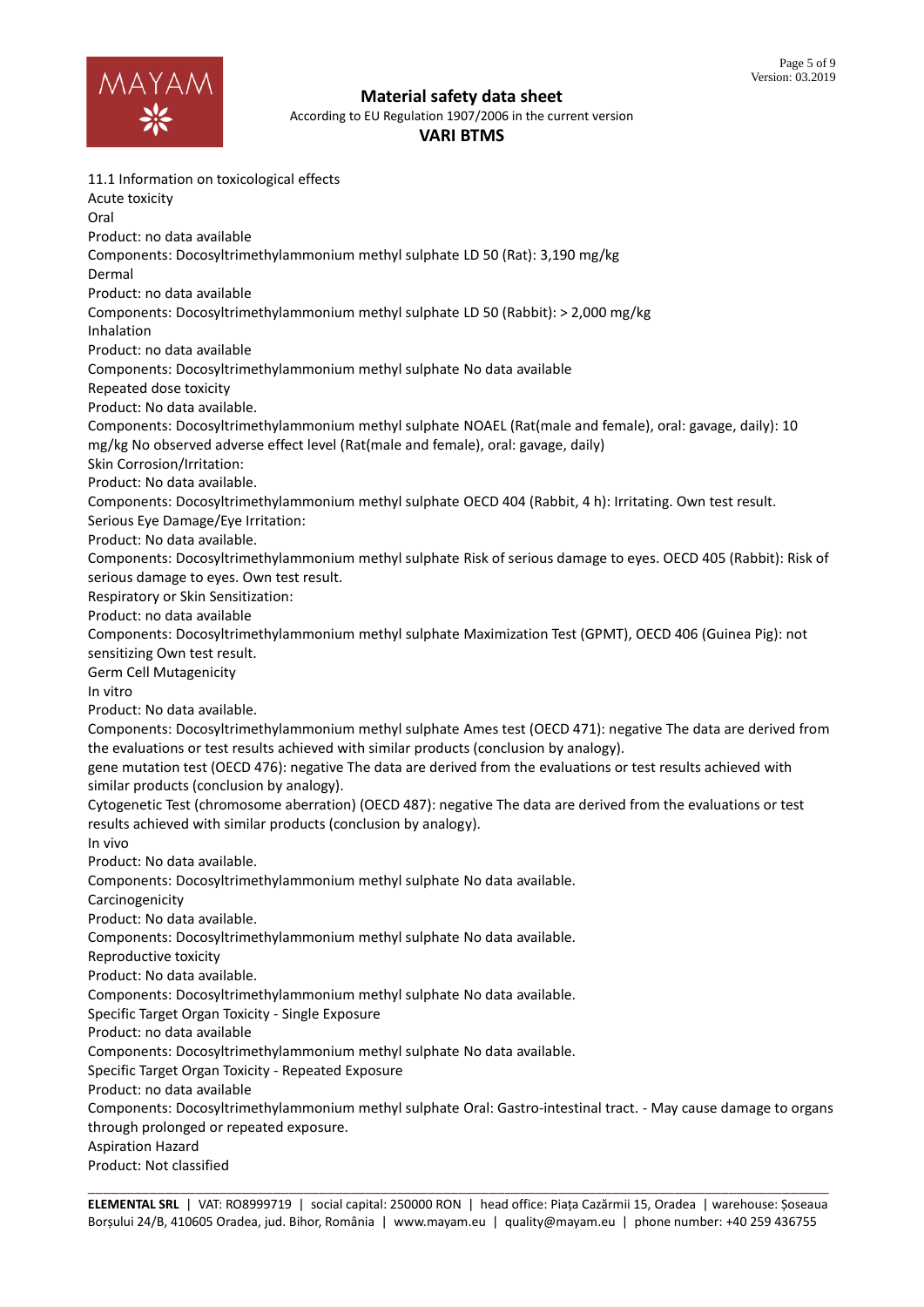

According to EU Regulation 1907/2006 in the current version

# **VARI BTMS**

Components: Docosyltrimethylammonium methyl sulphate No data available. Other adverse effects: Causes skin irritation. Causes serious eye damage. May cause damage to organs through prolonged or repeated exposure.

## 12. Ecological information

12.1 Toxicity Acute toxicity Fish Product: LC 50 (Rainbow Trout, 96 h): 96 mg/l Components Docosyltrimethylammonium methyl sulphate LC 50 (Danio rerio (zebra fish), 96 h): 3.5 mg/l (OECD 203) river water The data are derived from the evaluations or test results achieved with similar products (conclusion by analogy). Aquatic Invertebrates Product: EC 50 (Daphnia magna, 48 h): 55 mg/l Components Docosyltrimethylammonium methyl sulphate EC 50 (Daphnia magna (Water flea), 48 h): 1.39 mg/l (OECD 202) Stream water The data are derived from the evaluations or test results achieved with similar products (conclusion by analogy). Toxicity to Aquatic Plants Product: EC 50 (Selenastrum capricornutum, 96 h): 0.25 mg/l Components Docosyltrimethylammonium methyl sulphate Toxicity to microorganisms Product: No data available. Components Docosyltrimethylammonium methyl sulphate EC 50 (activated sludge, 3 h): 43 mg/l (OECD 209) This information is derived from evaluation of or a test result for a similar compound (conclusion based on analogy). EC10 (Activated sludge, 3 h): 9.5 mg/l (OECD 209) This information is derived from evaluation of or a test result for a similar compound (conclusion based on analogy). Chronic Toxicity Fish Product: No data available. Components Docosyltrimethylammonium methyl sulphate NOEC (Danio rerio (zebra fish), 9 d): 0.24 mg/l (OECD 212) This information is derived from evaluation of or a test result for a similar compound (conclusion based on analogy). Aquatic Invertebrates Product: No data available. Components Docosyltrimethylammonium methyl sulphate No data available. Toxicity to Aquatic Plants Product: No data available. Components Docosyltrimethylammonium methyl sulphate No data available. 12.2 Persistence and Degradability Biodegradation Product: No data available. BOD/COD Ratio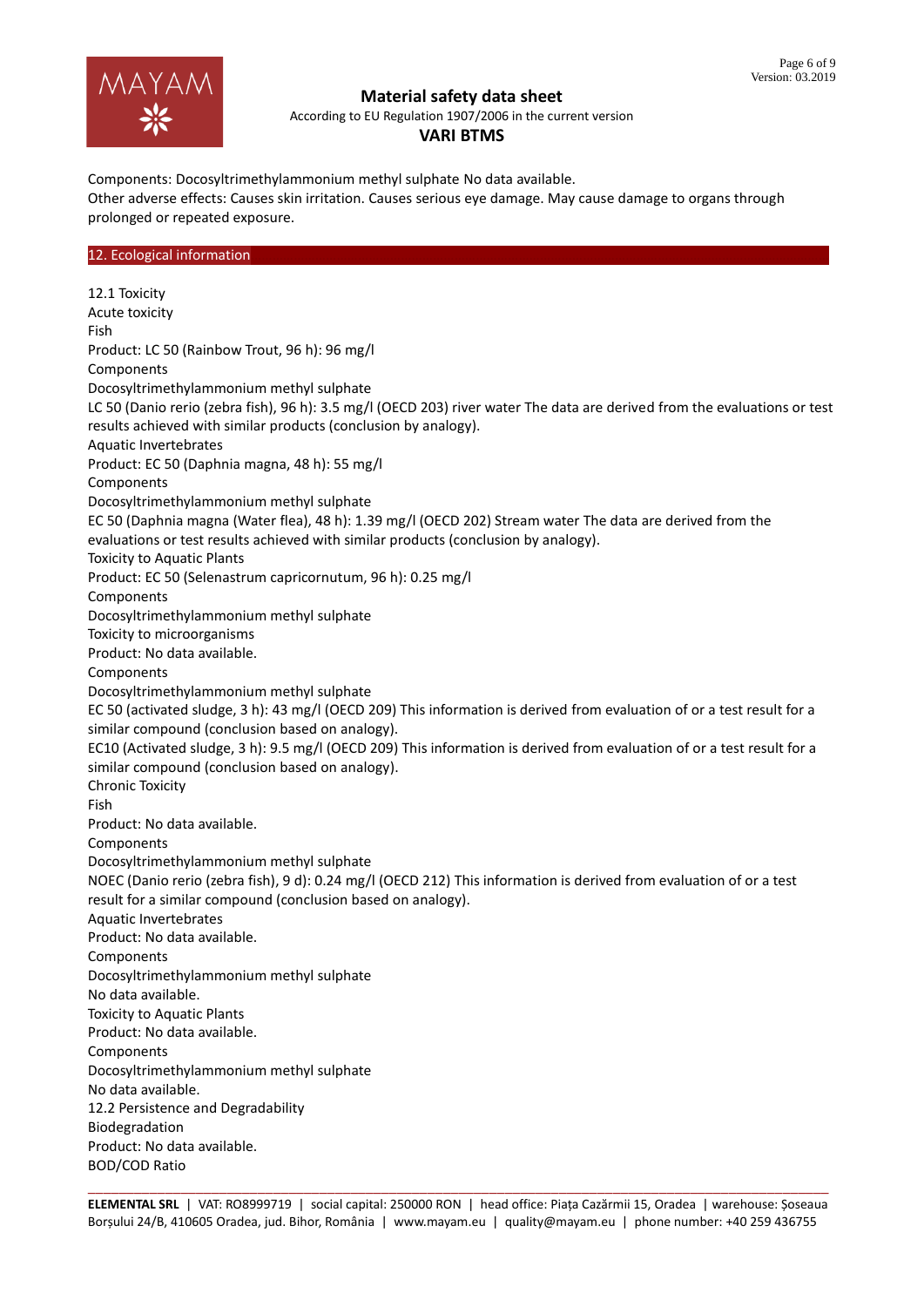

According to EU Regulation 1907/2006 in the current version

# **VARI BTMS**

Product No data available. Components Docosyltrimethylammonium methyl sulphate No data available. 12.3 Bioaccumulative potential Product: No data available. 12.4 Mobility in soil: No data available. 12.5 Results of PBT and vPvB assessment: No data available. Docosyltrimethylammonium methyl sulphate Non-classified vPvB substance Non-classified PBT substance 12.6 Other adverse effects:

Do not allow to enter soil, waterways or waste water canal. The product is classified as extremely hazardous to waters (according to the German Regulation on the Classification of Substances Hazardous to Waters (WwSV).

## 13. Disposal considerations

13.1 Waste treatment methods

General information: No data available.

Disposal methods: In accordance with local authority regulations, take to special waste incineration plant Contaminated Packaging: If empty contaminated containers are recycled or disposed of, the receiver must be informed about possible hazards

## 14. Transport information

14.1 UN number ADR:UN 3077 RID:UN 3077 IMDG:UN 3077 IATA:UN 3077 14.2 UN proper shipping name ADR: ENVIRONMENTALLY HAZARDOUS SUBSTANCE, SOLID, N.O.S. (Alkyltrimethylammonium methyl sulphate) RID: ENVIRONMENTALLY HAZARDOUS SUBSTANCE, SOLID, N.O.S. (Alkyltrimethylammonium methyl sulphate) IMDG: ENVIRONMENTALLY HAZARDOUS SUBSTANCE, SOLID, N.O.S. (Alkyltrimethylammonium methyl sulphate) IATA: Environmentally hazardous substance, solid, n.o.s. (Alkyltrimethylammonium methyl sulphate) 14.3 Transport hazard class(es)  $ADR.9$ RID:9 IMDG:9 IATA:9 14.4 Packing group ADR Packing group:III Classification Code:M7 Hazard Identification Number:90 Labels:9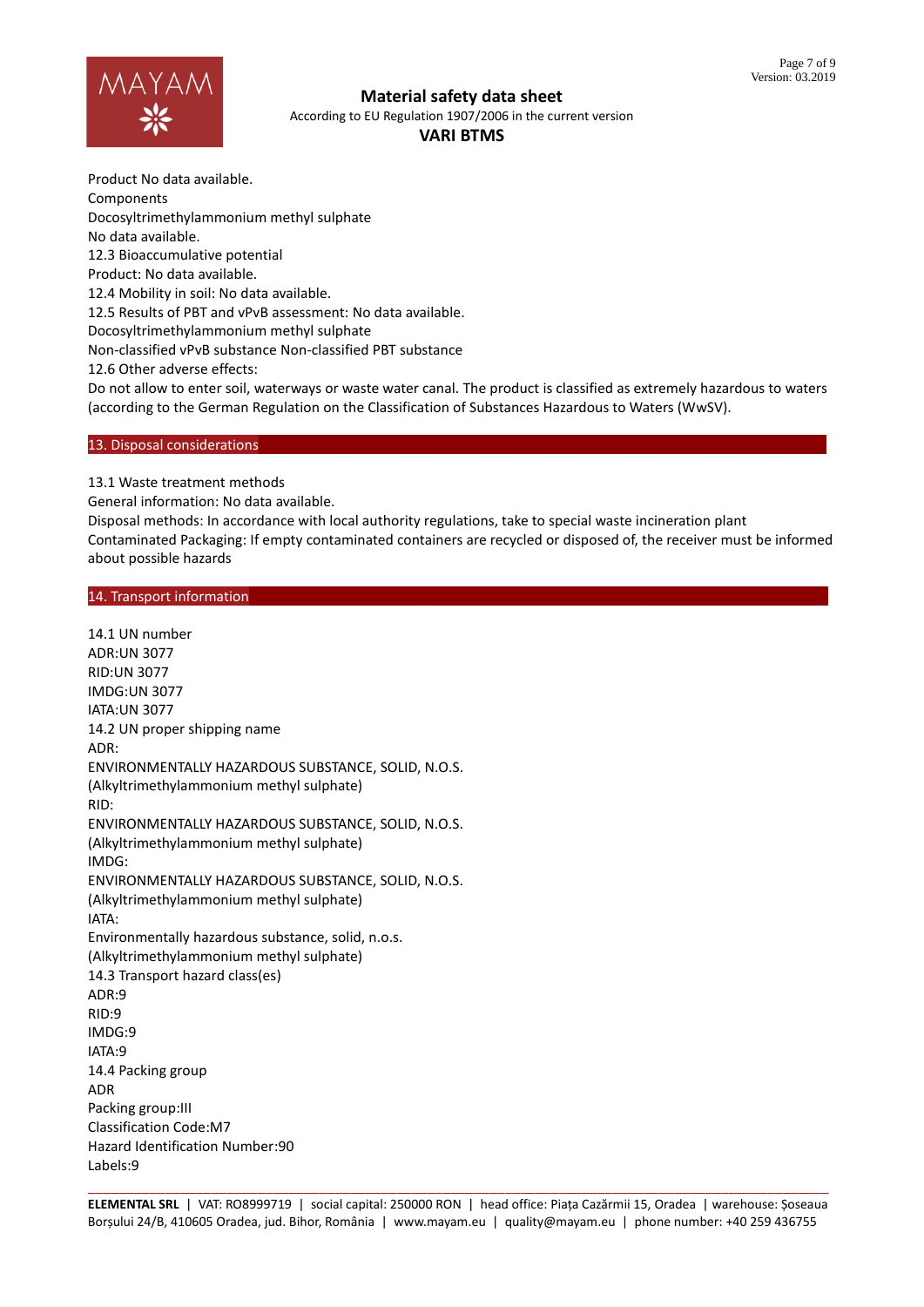

According to EU Regulation 1907/2006 in the current version

**VARI BTMS**

RID Packing group:III Classification Code:M7 Hazard Identification Number:90 Labels:9 IMDG Packing group:III Labels:9 EmS Code:F-A, S-F Remarks:Stowage category A IATA (Cargo aircraft only) Packing instruction (cargo aircraft):956 Packing instruction (LQ):Y956 Packing group:III Labels:9MI Remarks:Environmentally hazardous IATA (Passenger and cargo aircraft) Packing instruction (passenger aircraft):956 Packing instruction (LQ):Y956 Packing group:III Labels:9MI Remarks:Environmentally hazardous 14.5 Environmental hazards ADR Environmentally hazardous:yes RID Environmentally hazardous:yes IMDG Marine pollutant:yes IATA (Passenger and cargo aircraft) Environmentally hazardous:yes IATA (Cargo aircraft only) Environmentally hazardous:yes 14.6 Special precautions for user

The transport classification(s) provided herein are for informational purposes only, and solely based upon the properties of the unpackaged material as it is described within this Safety Data Sheet. Transportation classifications may vary by mode of transportation, package sizes, and variations in regional or country regulations. 14.7 Transport in bulk according to Annex II of Marpol and the IBC Code Not applicable for product as supplied.

#### 15. Regulatory information

15.1 Safety, health and environmental regulations/legislation specific for the substance or mixture: EU. Directive 2012/18/EU (SEVESO III) on major accident hazards involving dangerous substances, Annex I: E1. Hazardous to the aquatic environment 100 t 200 t National Regulations 15.2 Chemical safety No chemical safety assessment was carried out for this product.

16. Additional information